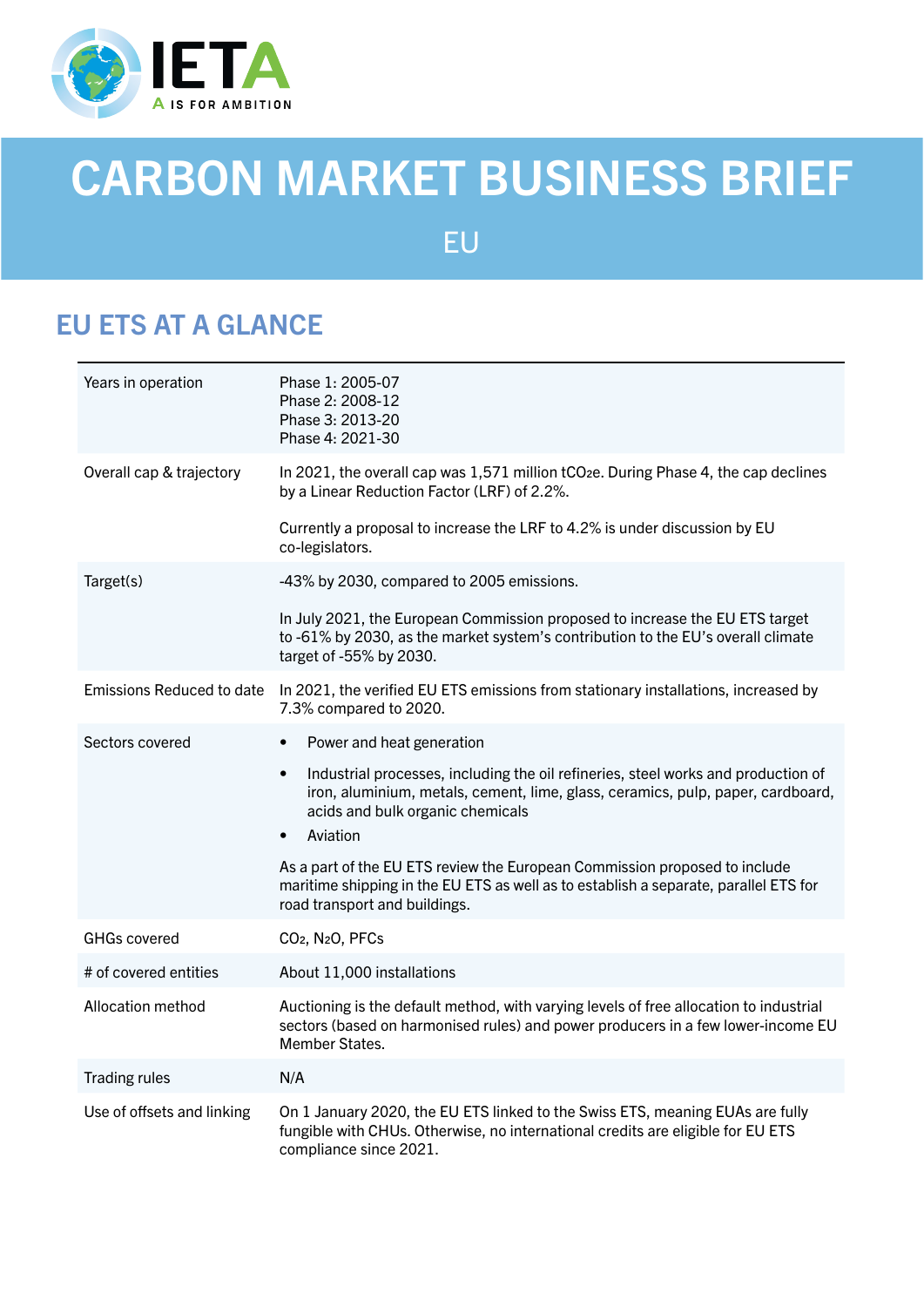| Other features                  | Allowances can be banked indefinitely, meaning any historic vintage can be used for<br>future compliance. It is possible to borrow allowances from one year into the future<br>if this is within a trading phase. It is not possible to borrow allowances between<br>trading phases. |
|---------------------------------|--------------------------------------------------------------------------------------------------------------------------------------------------------------------------------------------------------------------------------------------------------------------------------------|
|                                 | In 2019, the Market Stability Reserve (MSR) was established. Based on a<br>pre-defined set of rules, it withholds a certain volume of auction allowances based<br>on the Total Number of Allowances in Circulation.                                                                  |
| Penalties for<br>non-compliance | €100/t, adjusted with the EU inflation rate from 2013 onwards. The shortfall in<br>compliance is also then added to the compliance target of the following year.                                                                                                                     |
| Use of revenues                 | At least 50% of auctioning revenues or the equivalent in financial value of<br>these revenues should be used by Member States for climate and energy<br>related purposes. Up to 25% can be used by Member States for indirect costs<br>compensation.                                 |

# MAJOR DEVELOPMENTS

In July 2021, the European Commission published the 'Fit For 55' legislative package laying out how the EU would achieve its increased climate target of least a 55% emissions reduction by 2030. The package contains numerous proposals, including:

• Review of the EU ETS:

The proposal for the EU ETS review contains a stricter LFR of 4.2% and a one-off cap rebasing. The rebasing would allow a retroactive adjustment of the cap to a level consistent with a situation in which an LRF of 4.2% had been in place from 2021. That would allow the EU ETS to deliver a 61% cut in emissions by 2030, compared to 2005 levels.

The Commission also proposes to add the maritime sector to the EU ETS. The proposal foresees covering the maritime sector with a 'semi-full scope', including all emissions from intra-EEA voyages, at berth in EEA ports, as well as 50% of emissions from incoming and outgoing voyages in between a port under EU jurisdiction and a port outside the EU. Maritime operators would have to surrender emission allowances accounting for 20% of their verified emissions in 2023, 45% in 2024, 70% in 2025, and 100% from 2026.

Furthermore, the Commission proposal includes the establishment of a separate, standalone ETS for road transport and buildings from 2026, with the compliance obligation on fuel suppliers. To alleviate Member States' concerns on the potential impact of the new ETS on the most vulnerable households and transport users, the Commission proposes to use 25% of auction revenues from the new ETS to create a Social Climate Fund.

The European Commission also proposes to oblige Member States to spend all of their ETS revenues on climate action.

• The establishment of a Carbon Border Adjustment Mechanism (CBAM):

The proposed CBAM would cover direct emissions from industrial production of iron and steel, aluminium, cement and fertilizers as well as electricity. The introduction of the CBAM would enable the gradual phase out of free allocation for covered sectors by 2035. Industrial sectors at risk of carbon leakage that are not covered by the CBAM will continue receiving free allocations until at least 2030.

The MSR review:

The Commission proposed to maintain an increased allowances intake rate of 24% by 2030, but to reduce intake when the Total Number of Allowances in Circulation is closer to the upper threshold level.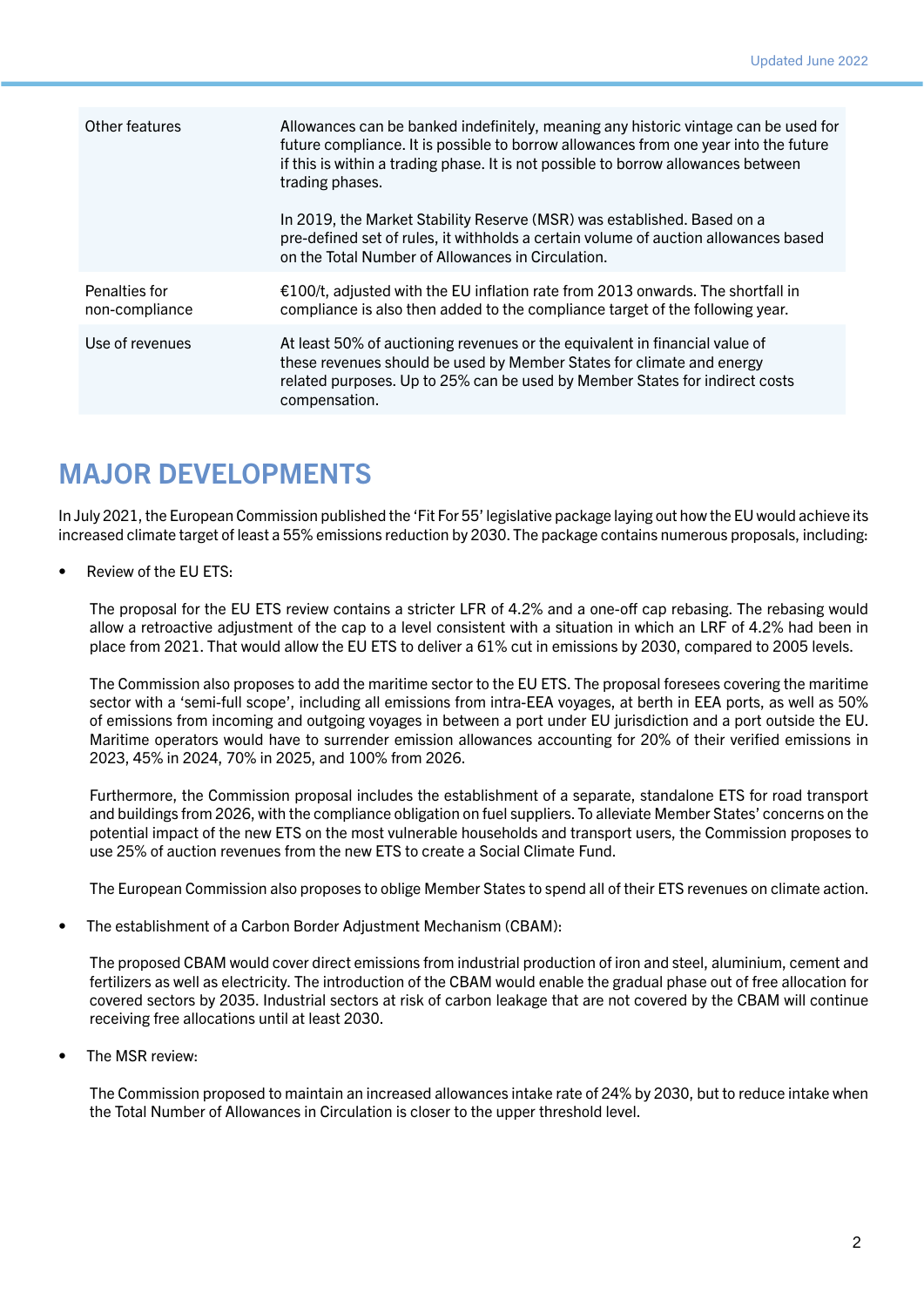

#### MARKET COMMENTARY

Emissions under the EU ETS increased by 7.3% in 2021, the biggest ever annual increase, according to preliminary data from the European Commission in April 2022. The growth reflected the recovery in industrial output after the COVID-19 pandemic.

The European Commission highlighted that overall emissions in 2021 did not recover to pre-pandemic levels in 2021, with the aviation sector particularly hard-hit by travel restrictions.

EUA prices rose steadily through the first nine months of the year as the market continued to price carbon in order to maintain natural gas' competitive advantage over coal in power generation.

Prices advanced from €32.70 at the start of January to a peak of €65.77 in late September, before the steady increase in natural gas prices took the fuel beyond carbon's ability to maintain its position at the top of the electricity merit order.

Natural gas prices rose steadily throughout the year as European buyers worked to refill depleted storages after an extended winter 2020-21, and began to focus on delays to the completion of the Nord Stream 2 gas pipeline from Russia to Germany. Delays to the approval of the pipeline underpinned the gas price rally, before rising anxiety over potential interruptions to gas supply through Ukraine added to the market turmoil.

The carbon market had also experienced steady growth in speculative interest, with the number of active investment funds steadily increasing over the year. 2021 was also notable for the launch of a number of exchange-traded funds offering retail investors exposure to the price of EUAs and other carbon allowances.

As the last quarter of 2021 began, institutional and speculative traders came to the fore, driving the market to a record €90.75 in early December.

The December 2021 futures contract expired at €79.38, but prices for the incoming benchmark contract reached a peak of €98.49 in early February 2022. The invasion of Ukraine caused a widespread sell-off that saw prices plunge briefly to a low of €55.00 as traders sold EUAs to generate cash to support gas and power positions, but carbon rallied to nearly €90 by the end of April 2022.